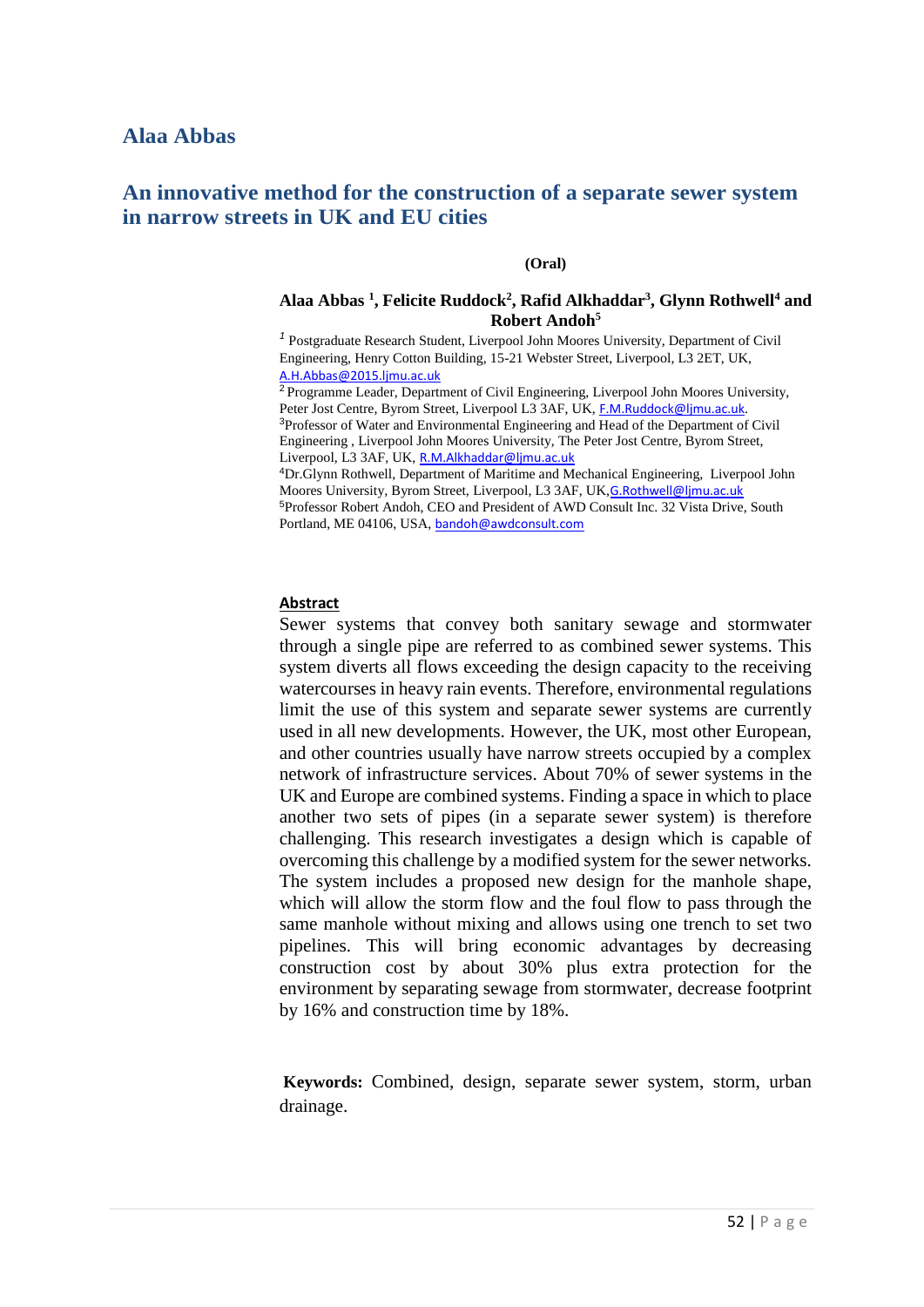# **1. Introduction**

The sewer system is the networks of pipes used to drain the stormwater caused by wet weather and the sewage from urban areas. Two systems are mainly used; the old one is the combined sewer, which uses a single pipe to convey both sanitary sewage and stormwater through a single pipe. The newer one is a separate sewer system, in which two sets of pipes are used, one just to drain the cleaner stormwater runoff to the nearest watercourse (river, lake, etc.) while the second set of pipes collects and conveys the sewage water to a Waste Water Treatment Plant (WWTP).

The combined sewer system has been used widely and efficiently in the past because it is a simple system, as one pipe is designed to carry the sewage water flow through dry weather in addition to stormwater following wet weather. For that reason, the diameter of the pipe is designed to be able carry both sewage and stormwater flows and the WWTP is designed to have a capacity about three times the dry weather sewage flow. This system makes up about 70% of the sewer system in the UK and in many EU countries such as Germany, France, and Belgium(Read and Vickridge 1997). The large size of pipe with little flow through dry season causes that suspended solid settles as sediment at the bottom of the pipe and in wet weather, the storm flows help to remove these sedimentations from the pipes, many hydraulic and pollution problems associated with this phenomena. Expansion of urban areas and the increase of impermeable areas have put more pressure on the sewer system by increasing the quantity of stormwater flow, making the combined sewer system unable to convey all the flow to the WWTP in a short period to avoid flooding. The combined sewage system is designed to release untreated overflows to watercourses through a Combined Sewer Overflow (CSO) to keep the hydraulic load at a manageable level (Brombach 2005).

The separate sewer systems have been designed to address the harmful environmental impact of combined sewer system and avoiding flooding by increasing the capability of the stormwater drainage system to convey runoff caused by heavy rain to nearest watercourses, via separate pipelines (Butler and Davis 2011). The advantage of this system over the combined sewer system is regarding environmental protection as it does not discharge wastewater directly into the watercourse Table 1 (Eriksson et al. 2007). However, a separate sewer system occupies more space and is more expensive than the combined system and its use is dependant on environmental regulation to overcome the pollution challenges that caused by CSO. This resulted in limitation of the use of combined sewer systems, except as limited extensions or replacements for existing combined systems (Bizier 2007).

| <b>Separate System</b>                                                                                                                  | <b>Combined System</b>                                                                                                                                                    |
|-----------------------------------------------------------------------------------------------------------------------------------------|---------------------------------------------------------------------------------------------------------------------------------------------------------------------------|
| Expensive<br>Less pollution effects on watercourse<br>⋗<br>Additional<br>required<br>space<br><b>1S</b><br>to<br>accommodate both pipes | Lower costs for pipe construction<br>$\triangleright$ High pollution level through heavy rain time on<br>watercourses<br>The space occupied by the single pipe is smaller |

**Table 1.** Advantages of Combined and Separate Sewer Systems

#### 2. **Innovation in sewer system design**

The new technologies available today for the design, manufacture, maintenance and inspection of sewer systems have urged designers to revisit traditional urban drainage management with an innovative outlook. The EPA implemented a project, which has provided an overview of many recent works on sewer systems. Innovative system designs identified in the EPA study include using Real-Time Control, Vacuum sewer technology and retrofit such as a sustainable drainage system (SUDS) or Best Management Practice (BMP) (United States Environmental Protection Agency 2007). The American Society of Civil Engineers (ASCE) conducted a study to separate the combined sewers in three cities in the US by using pressure tubing to pump the sewage from houses and suspend it in the existing combined sewer system, which has been used to convey stormwater only. A Feasiblity study of this project showed that the cost of the separation work is expensive compared with the traditional separate system because the high initial cost of integrating house units with a new pressure separate system (Jones 2006).

Cembrano (2004) and Polaskova et al. (2006) have presented attempts to decrease the discharge from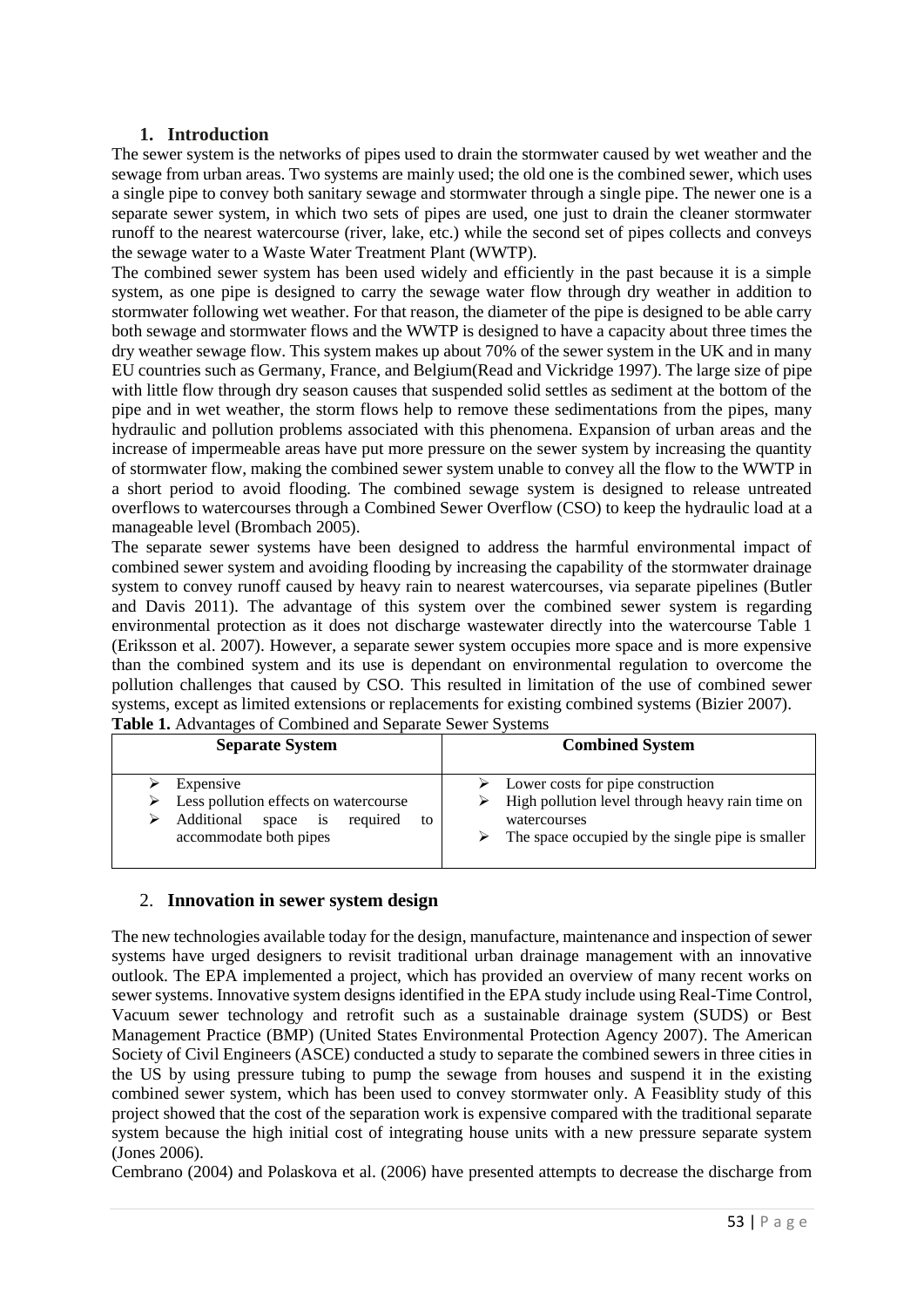CSOs to the receiving watercourses by optimising the sewerage systems through a complex system that includes pressure pipes and additional storage tanks fitted with controller systems. This solution increased the storage capacity of the sewer system but it is still an expensive solution. (Wang et al. 2013) found that retrofitting into the urban environment by intercepting runoff through green areas is economical and protects the environment. They used three green infrastructure models: bioretention basins (vegetated basins), green roofs, and permeable pavement); their studies showed that employing green infrastructure will reduce runoff quantity, minimise peak stormwater flows, and improve runoff quality., However, this solution needs larger open areas for it to work. Andoh et al. (2005) found that it is better to find solutions in the upstream parts of the system rather than the downstream portions. His research focuses on installing inlet flow restrictors in catchment basins and using these to limit inflow to the hydraulic capacity of the existing combined sewer system.

This research proposes an innovative method for laying a separate sewer system using one trench to set up the storm pipe and sanitary pipe, one on top of the other. It is intended that this will bring economic advantages plus extra protection for the environment, decrease the footprint and construction time, and make it possible to lay this separate sewer system even in the narrow streets that most of the UK and European cities have.

# **3. Innovative design of sewer system**

The UK and most other European countries usually have narrow streets, occupied by a complex network of infrastructure services such as potable water, electricity, communication and gas lines. Finding a space in which to place another two sets of pipes (in a typical separate sewer system) is a challenge, but this proposed design is capable of overcoming this problem.

The manhole is the main element of a sewer network; it is a structure used to gain access to the sewer for inspection and maintenance. Manholes have witnessed improvement over time in the materials used; old manholes were built of brick, and then significant developments were made by using concrete and using precast materials. However, corrosion of concrete by  $H_2S$  means that the industry has to coat the inner surface of the manhole or use newly developed materials such as fiberglass and polyethylene instead (Hughes 2009). The manhole's location should provide easy access, and they should be sited at every change of alignment or gradient and wherever there is a change in the size of a sewer, and in addition at reasonable intervals for inspection and maintenance normally between (50 -100) meters. The typical design of a manhole is circular with a range of diameters between 1 to 1.8 m

Figure 1 shows a typical manhole design.



**Figure 1.** Typical design of a sanitary manhole (Defra 2011)

This research presents a new design for geometry of manhole integrating a storm and sanitary system in one combined structure and keeping the separate function. The system is designed to ensure that no mixing of stormwater and sewage will take place Figure 2a&b provides details for the separation technique. The sewerage pipe extends below the external manhole and ends at the internal manhole, while the storm pipe ends at the external manhole and then the flow makes a half circle around the inner foul manhole.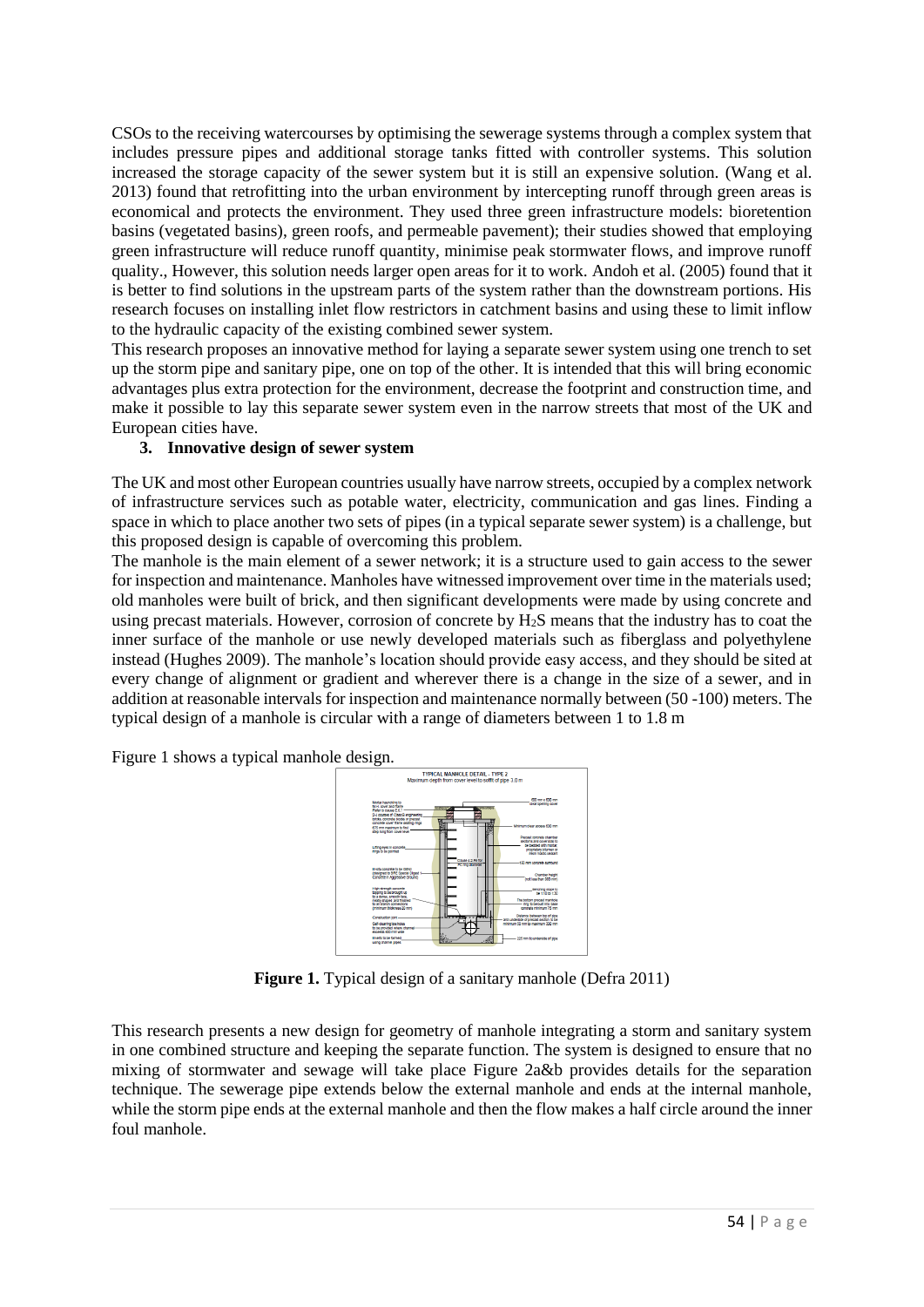

**Figure 2 a & b.** New shape for storm/sanitary manhole

This design allows the use of one trench to accommodate the two separate pipes one over the other (storm on the top and sanitary pipe at the bottom) Figure 3 demonstrates the new method of laying pipes.



**Figure 3.** A new method for laying a separate pipeline system.

# **4. Feasibility Analysis**

In order to evaluate the economic advantages of the new sewer system, one case study has been selected to apply the traditional separate sewer system in one case and the innovative separate sewer system in other. The following hypothesis and assumptions were created, based on industry standards and literature review as shown in Table 2.

| Table 2. Design parameters proposed to calculate initial cost and construction time |  |  |  |  |  |  |  |
|-------------------------------------------------------------------------------------|--|--|--|--|--|--|--|
|-------------------------------------------------------------------------------------|--|--|--|--|--|--|--|

|                                                   | <b>Traditional Separate Sewer System</b> | <b>Innovative Separate</b><br>sewer system |
|---------------------------------------------------|------------------------------------------|--------------------------------------------|
| Initial cover depth                               | 1 meter                                  | 1 meter                                    |
| Pipes diameters                                   | Storm water pipe of 250 mm               | Storm water pipe of 250                    |
|                                                   | foul water pipe of 150 mm                | mm                                         |
|                                                   |                                          | foul water pipe of 150 mm                  |
| Slope of pipe                                     | 1/pipe diameter                          | $1$ /pipe diameter                         |
| Trench's side slope angle                         | $45^\circ$                               | $45^{\circ}$                               |
| Trench's width $(w)$ and depth $(d)$ relationship | $W=1.33d+200$ (in mm)                    | $W=1.33d+200$ (in mm)                      |
| Rate of excavating production                     | 120 cubic metres per day                 | 120 cubic metres per day                   |
| Estimate cost of excavation and laying            | 100 US\$ per meter                       | 85 US\$ per meter                          |

The cost of pipe laying includes excavation cost and excludes pipe material. The cost model proposed by (Maurer et al. 2010) is depended in design 200 meters length sewer line using both methods to compare the cost, time and occupied area. Figure 4. shows there is a 30% cost reduction for digging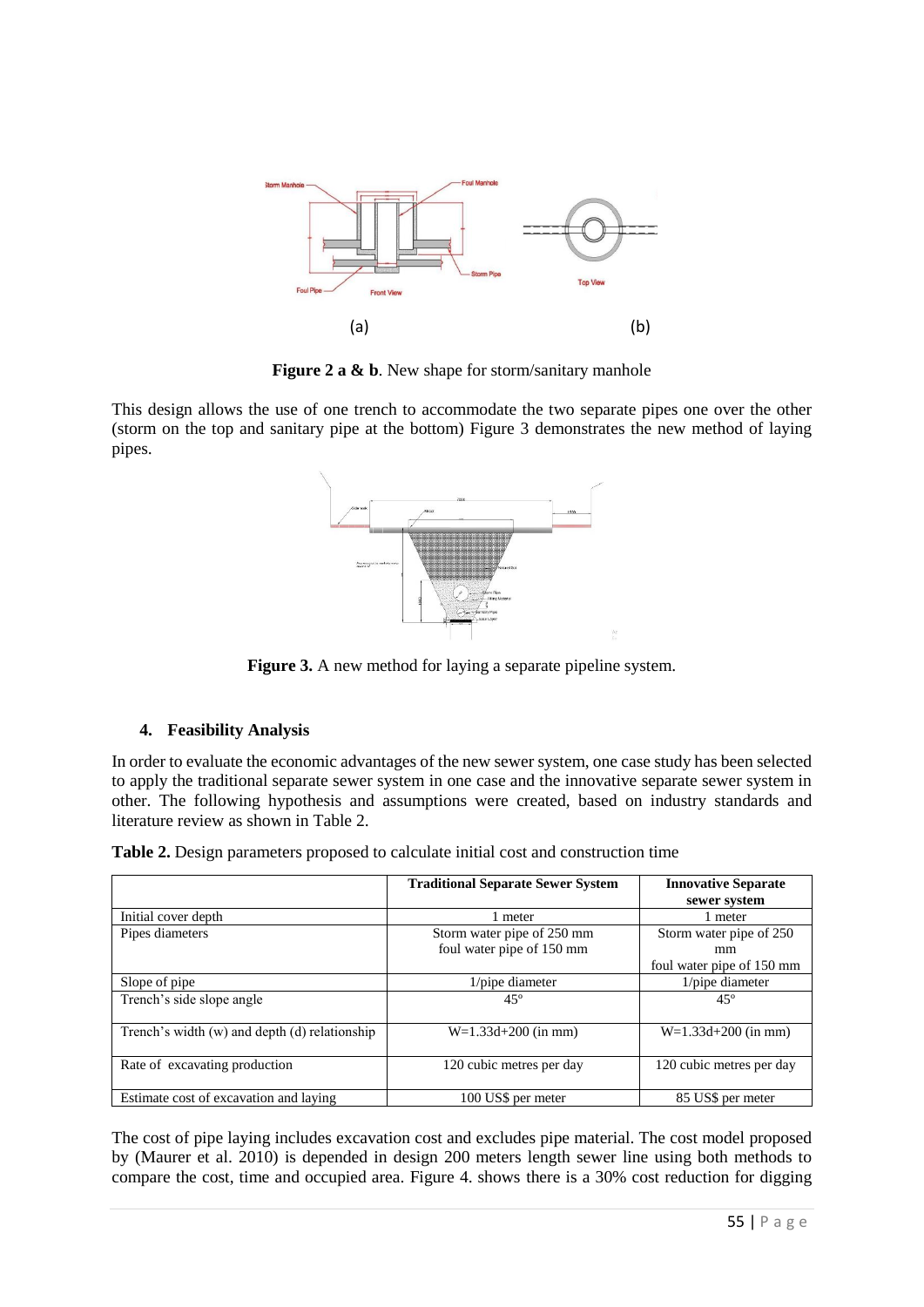and laying the new design due to the narrower trenches required compared to the traditional method and Figure 5 demonstrates the new method uses 16% less road surface. The time factor is important when constructing a sewer network as it is related with the nuisance that infrastructure construction causes to local businesses and community, the new system reduces the total installation time by 18% as shown in Figure 6.



**Figure 4.** Comparison of the Digging and Laying Costs



**Figure 5.** Comparison of the surface area occupied by each system



**Figure 6.** Comparison of the Construction Times

# **CONCLUSION**

Due to the rapid expansion of urban cities and developments during the industrial era, communities have become more conscious of the necessity of disposing of the sewage generated by human activities and draining the storm water resulting from rainfall outside cities to avoid flooding and hygienic effects. It is clear that the traditional combined sewer system is no longer used in a development area, and the